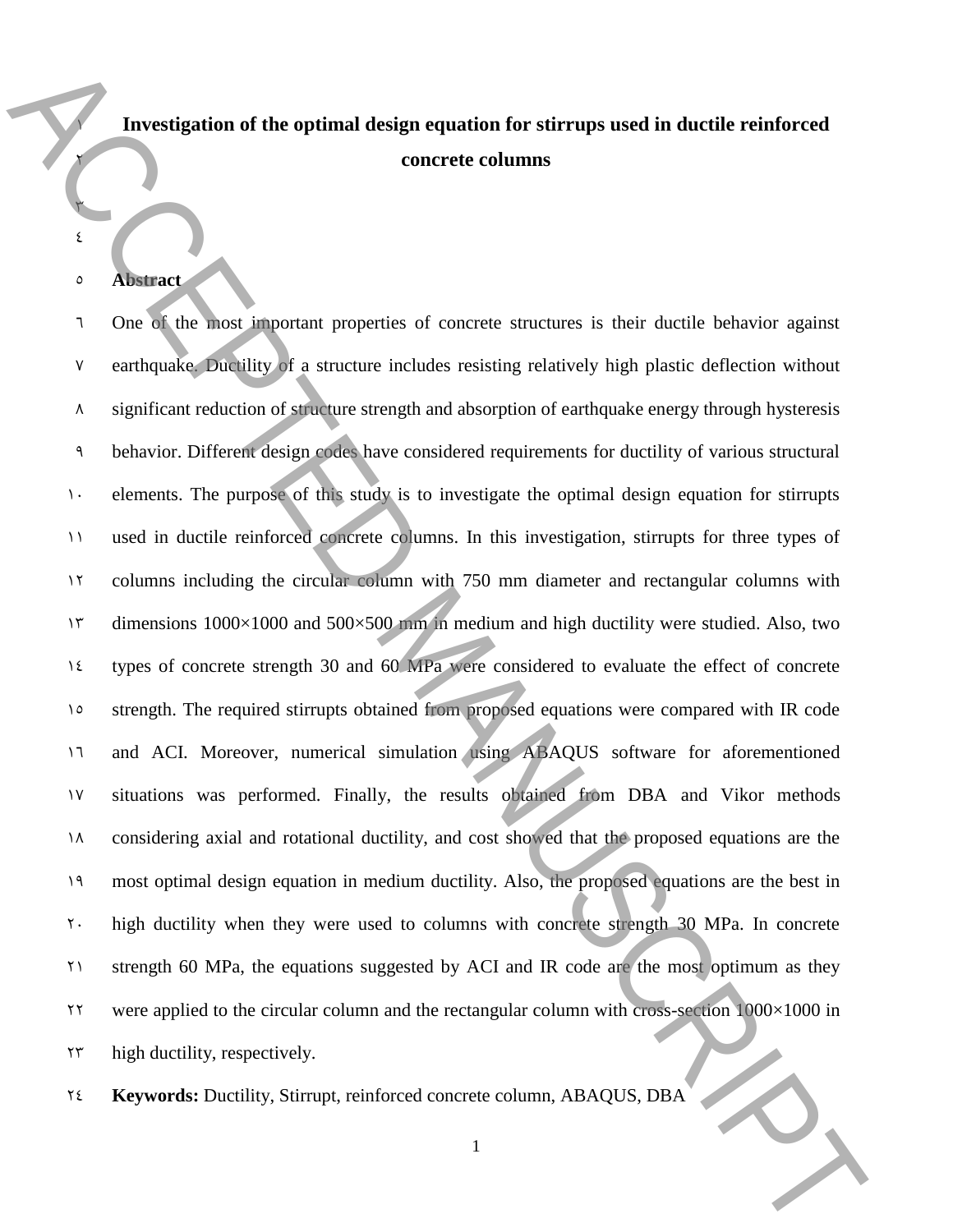## 25 **1. Introduction**

 One of the most important properties of concrete structures is their ductile behavior against earthquake. Structures ductility includes resisting relatively high plastic deflection without significant reduction of structure strength and absorption of earthquake energy through hysteresis behavior. Different codes and requirements such as ACI318 [1] and IR code [2] have presented equations to determine the required stirrup for various ductility levels. Many researches have been conducetd to assess the ductility for reinforced concrete columns. Palter et al. [3] investigated the effects of concrete strength and transverse reinforcement on concrete beam column behavior. In another research, they also proposed models predicting the required stirrups for concrete with strength 120 MPa. Seismic behavior of circular and rectangular concrete beam column was studied by Li et al. [4]. The results of the research indicated that all specimens had highly ductile behavior. In this study, models have been proposed to determine the required stirrups for circular and square reinforced concrete columns in medium and high ductility levels. Then, a comparison has been performed between the proposed model with ACI and IR code requirements. Finally, DBA and Vikor methods [5] considering axial and rotational ductility, and  $\epsilon$  cost are used to determine the most optimal design equation for different ductility levels. **1. Entroduction**<br> **1. Entroduction**<br> **1. Acception** the most important properties of concerne structures is their ducide behavior against<br>
1. Accelerate ducid in a structure structure structure is in the control of stati

### 41 **2. Methodology**

42 The proposed models of circular columns for medium and high ductility levels were presented  $\mathfrak{e}^*$  in Eqs. (1) and (2), respectively:

$$
\rho_s = 0.098k_p(\frac{f_c'}{f_{yh}})
$$
  

$$
k_p = \frac{P}{P_0}
$$
  

$$
P_0 = 0.85(A_g - A_{st})f_c + A_{st}f_y
$$

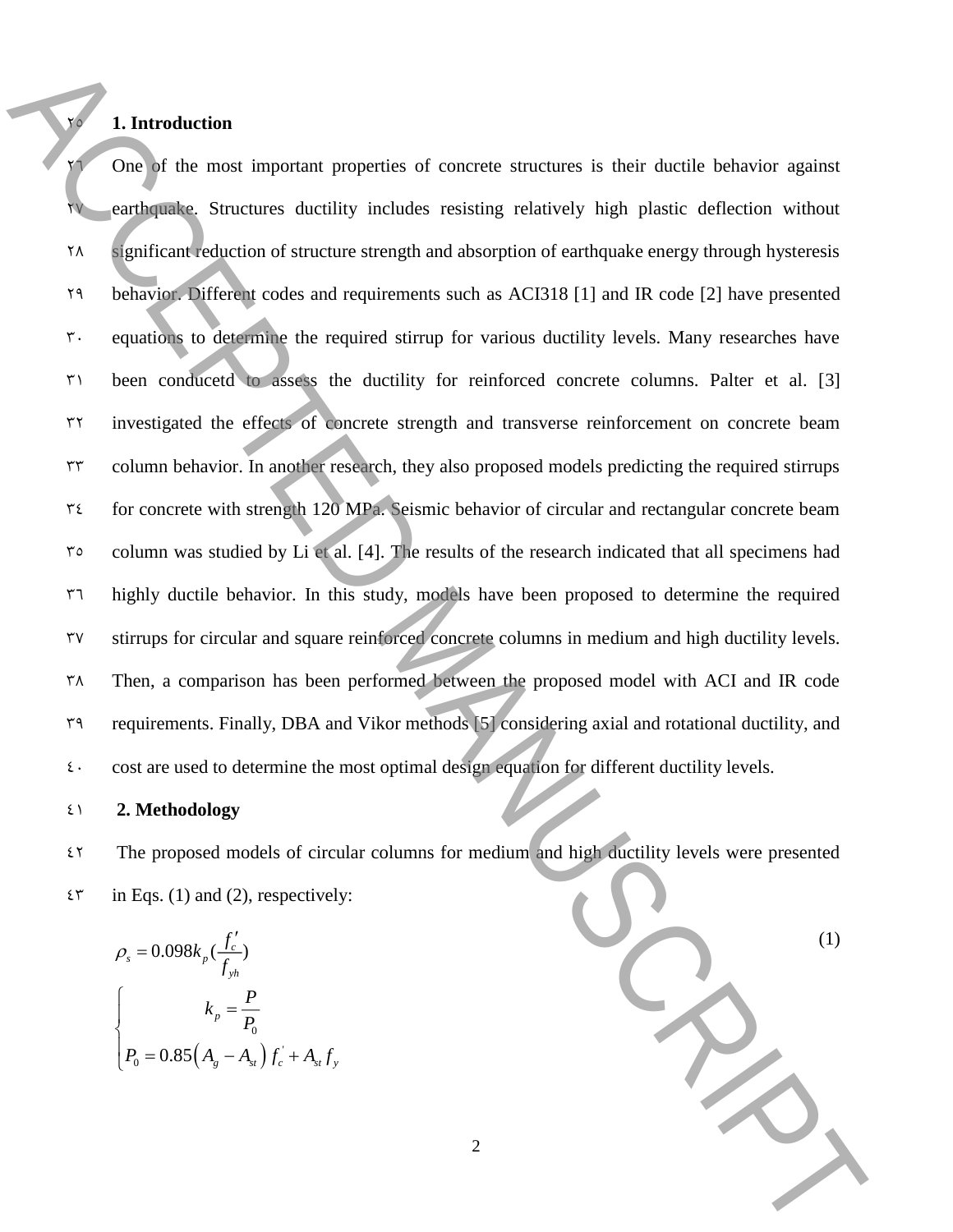$$
\rho_s = 0.17k_p \frac{f'_c}{f_{yh}}
$$
\n
$$
k_p = \frac{P}{P_0}
$$
\n
$$
E_0 = 0.85 \left( A_g - A_{st} \right) f_c + A_{st} f_y
$$
\n(2)

45 Also, the proposed models of square columns for medium and high ductility levels were  $27$  presented in Eqs. (3) and (4), respectively:

$$
\frac{A_{sh_y}}{c_{y}s} = 0.06k_p k_n \left(\frac{f_c}{f_{yh}}\right) \left(\frac{A_g}{A_{gh}}\right)
$$
\n
$$
k_n = \frac{n_1}{n_1 - 2}
$$
\n
$$
\frac{A_{sh_y}}{c_{y}s} = 0.09k_p k_n \left(\frac{f_c'}{f_{yh}}\right) \left(\frac{A_g}{A_{gh}}\right)
$$
\n
$$
k_n = \frac{n_1}{n_1 - 2}
$$
\n(4)

47 The aforementioned models were compared with ACI and IR code requiremens. Also, DBA and 48 Vikor methods considering axial and rotational ductility, and cost are used to determine the most 49 optimal design equation for different ductility levels. The results are discussed in next section.

#### 50 **3. Results and discussion**

<sup>01</sup> According to DBA and Vikor methods, the proposed models are the most optimal design equations in medium ductility for circular and square concrete columns. Also, the proposed models are the most optimal design equations in high ductility for circular and square concrete columns with concrete strength 30 MPa. However, the equations of ACI and IR codes for circular and square columns with high ductility and concrete strength 60 MPa are the best design equations, respectively. **Example 1988**<br>  $\sum_{k=1}^{n}$ <br>  $\sum_{k=1}^{n}$ <br>  $\sum_{k=1}^{n}$ <br>  $\sum_{k=1}^{n}$ <br>  $\sum_{k=1}^{n}$ <br>  $\sum_{k=1}^{n}$ <br>  $\sum_{k=1}^{n}$ <br>  $\sum_{k=1}^{n}$ <br>  $\sum_{k=1}^{n}$ <br>  $\sum_{k=1}^{n}$ <br>  $\sum_{k=1}^{n}$ <br>  $\sum_{k=1}^{n}$ <br>  $\sum_{k=1}^{n}$ <br>  $\sum_{k=1}^{n}$ <br>  $\sum_{k=1}^{$